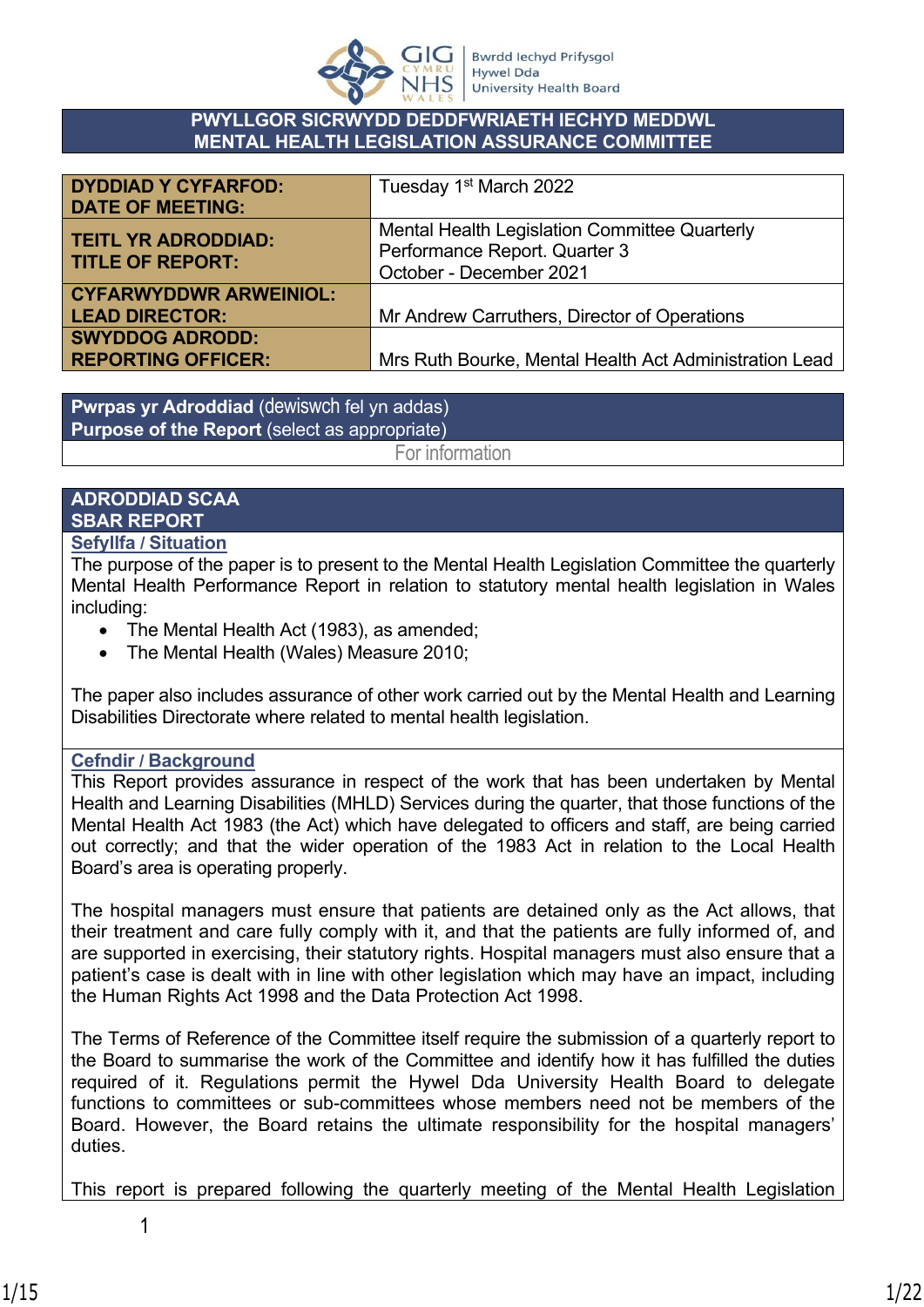Scrutiny Group. The purpose of this Group is to allow senior managers and clinicians from Hywel Dda University Health Board, its partner agencies and other stakeholders to scrutinise the University Health Board's (UHB) performance, to highlight areas of good practice, and any areas of concern that must be brought to the Committee's attention.

#### **Asesiad / Assessment**

#### **Summary**

The report outlines how the Mental Legislation Committee has complied with the duties through the Terms of Reference and also identifies key actions to address developments.

#### **Part One -**

#### **The Mental Health Act, 1983**

Any exceptions highlighted in the Mental Health Act activity report are intended to raise the Committee's awareness of matters relating to the functions of the hospital managers and give assurance that the care and treatment of patients detained within Hywel Dda University Health Board and those subject to a community treatment order is only as the Act allows. Rates of detention under different sections of the Act typically fluctuate between each quarter therefore only significant points are highlighted.

Use of the Act appears to be relatively consistent with constant levels of applications, changes in legal status and discharges during this quarter. There are early signs to suggest a possible trend in the reduced use of section 2 and section 3. Detained patients have continued to be provided with their legal rights and supported by IMHAs and legal representatives when requested.

The data below illustrates the use of the Mental Health Act during Quarter 3 of 2021.

Use of the different sections shown in the table below are shown in comparison to average numbers based over the previous 3 years as opposed to last quarter's activity which overall was an unusually high period of activity.

| <b>Section</b><br>of MHA | Average<br><b>use</b><br>per Qtr | Qtr 3<br>activity | <b>Notes</b>                                                |
|--------------------------|----------------------------------|-------------------|-------------------------------------------------------------|
| 2                        | 77                               | 67                | Low use of this section during this quarter                 |
|                          |                                  | ↓                 | however consistent with last quarter figure of 63.          |
| 3                        | 34                               | 29                | Also low use this quarter                                   |
|                          |                                  | ↓                 |                                                             |
| 4                        | 3                                |                   | Use of section 4 is consistently low and this               |
|                          |                                  | ↓                 | number is not overly unusual despite being low              |
| 5(4)                     | 3                                | 6                 | Use of this section of the Act is always minimal.           |
|                          |                                  | 个                 | This use of a nurses holding power is higher than<br>usual. |
| 5(2)                     | 22                               | 21                | Nothing of note                                             |
| 17A                      | 8                                | 7                 | Nothing of note                                             |
| (CTO)                    |                                  |                   |                                                             |
| 135                      | $\overline{2}$                   | 1                 | Numbers remain small and this section is rarely<br>used     |
| 136                      | 57                               | 65                | Use of S136s continue to fluctuate anywhere                 |
|                          |                                  |                   | between high 40s to high 70s.                               |

2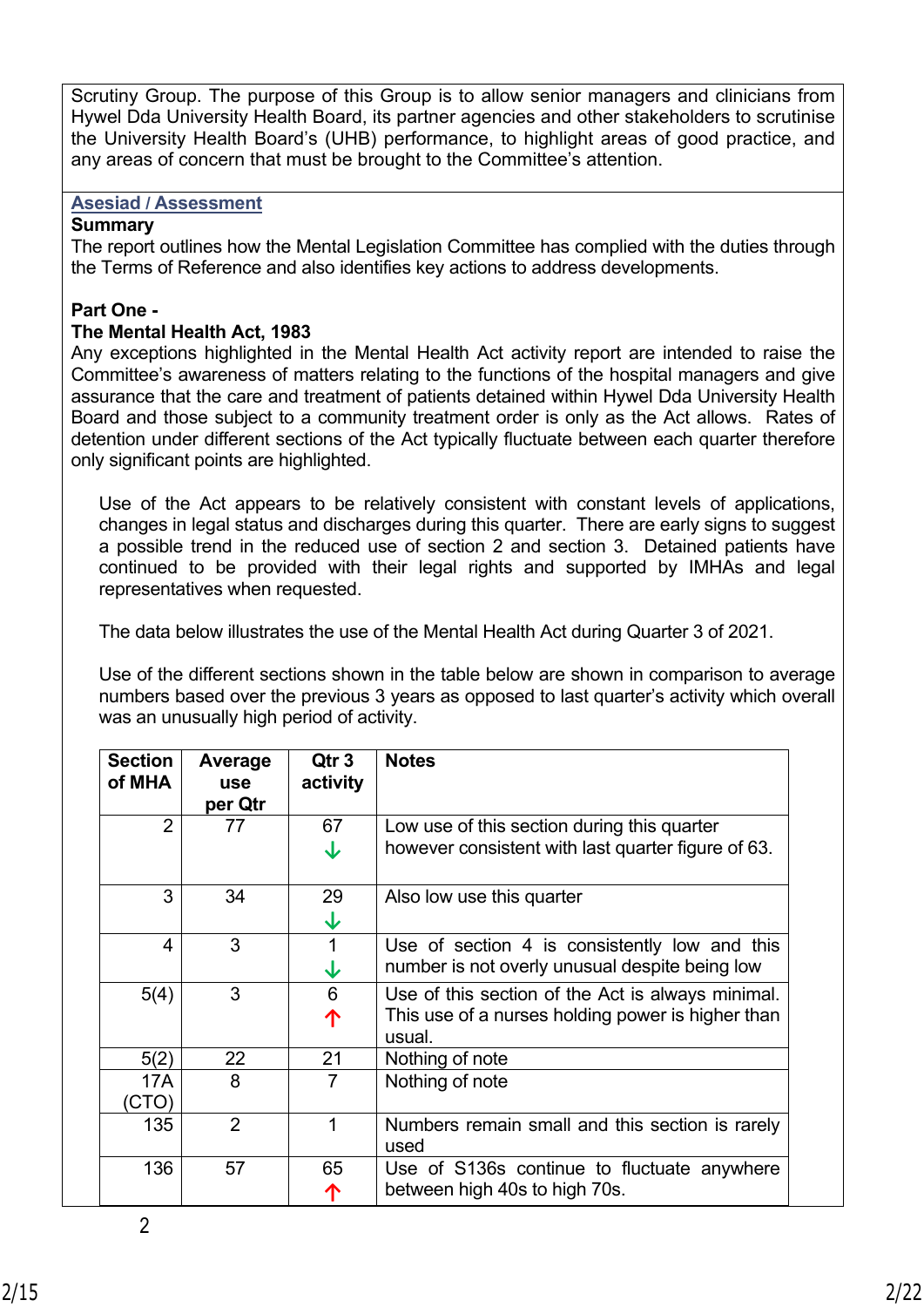| Part III |  | ' Numbers are minimal so generally a higher                              |
|----------|--|--------------------------------------------------------------------------|
|          |  | $^{\textrm{!}}$ number than usual in Part III detentions $^{\textrm{!}}$ |

#### **Detentions under S.2 and 3**

Section  $2^1$  and Section  $3^2$  are the most commonly used sections of the Act in the detention for assessment and treatment of individuals suffering from a mental disorder. Below is a graph to demonstrate their use of the previous 7 quarter periods.



#### **Overall use of Section 2 and 3 by Qtr**

| <b>Section</b> | 2020  | 2020                | 2020      | 2020  | 2021  | 2021  | 2021             |
|----------------|-------|---------------------|-----------|-------|-------|-------|------------------|
|                | Qtr 1 | Qtr 2<br>$\epsilon$ | Qtr 3     | Qtr 4 | Qtr 1 | Qtr 2 | Qtr <sub>3</sub> |
| ໍ              | 91    | 78                  | 65        | 80    | 86    | 63    | 67               |
| ◠<br>w         | 26    | $\sim$<br>، ت       | 21<br>ີ ເ | 36    | 39    | 35    | 29               |

Use of both section 2 and section 3 overall this quarter were lower than average.

 Quarter 3 saw almost the lowest use of detentions overall in adult services based on quarterly figures over the past three years. Despite this numbers were very much consistent with the previous quarter.

Likewise in older adult services section 2 was lower this quarter generally

<sup>e</sup>months for treatment and may be renewed.

<sup>&</sup>lt;sup>1</sup> Section 2 of the Act allows for a period of detention in hospital for up to 28 days for assessment and treatment.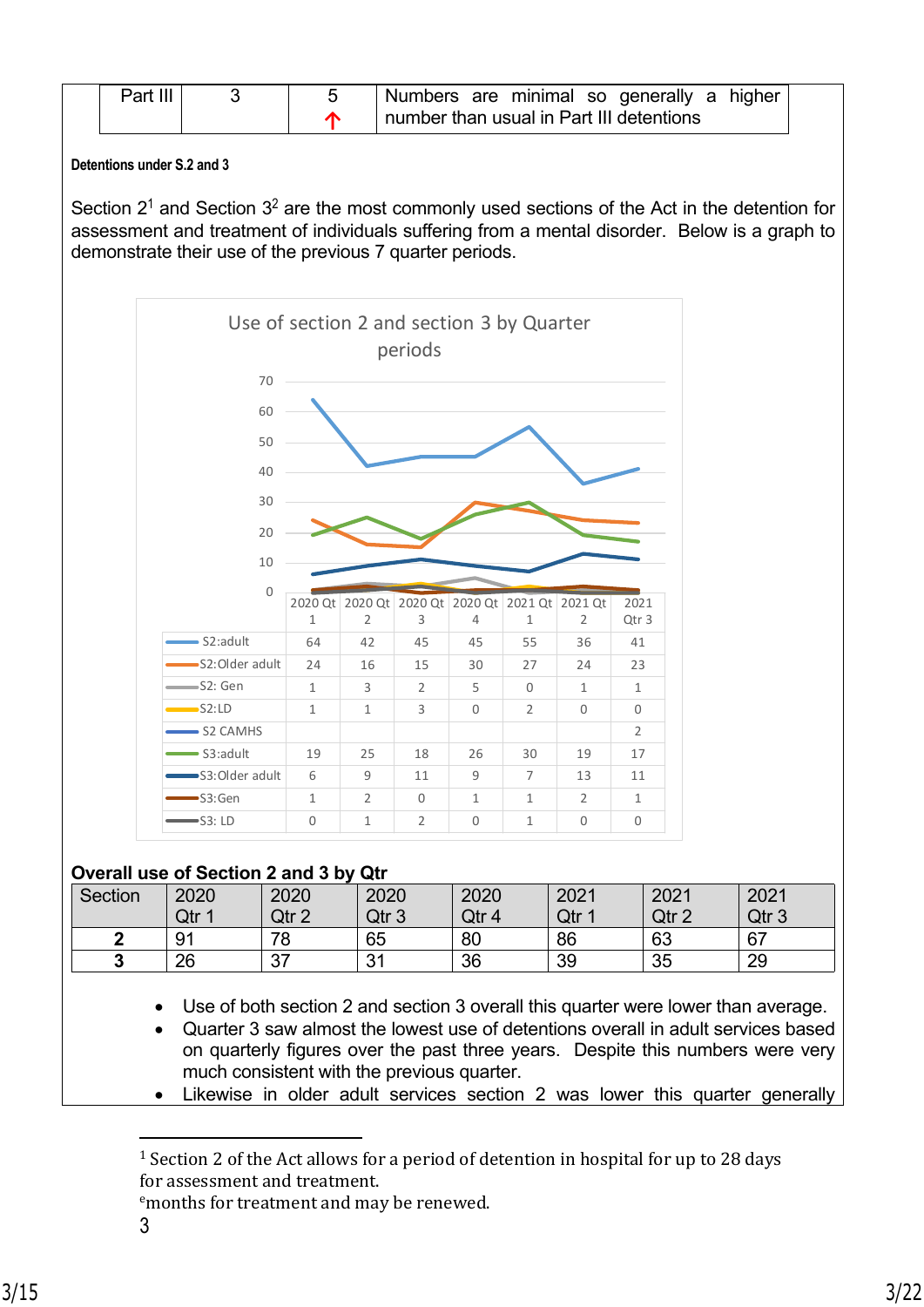however is more consistent with previous periods. Section 3 use in older adults does appear to be the exception in trend. Figures are very much consistent but there is clearly no decreasing trend.





The MH Scrutiny Group considered the above and explored reasons for decreasing use of detentions under section 2 and section 3. No clear explanation obtained but the data will continue to be monitored.

The scrutiny group are tasked with focussing on what is happening to people prior to their admission under section 2, the level of activity, service input and if could have avoided any detentions.

Section  $4<sup>3</sup>$  is an emergency admission which is based upon one medical recommendation and application by AMHP. It allows for a second medical recommendation to be obtained within 72 hours at that point converting it to section 2.

<sup>&</sup>lt;sup>3</sup> Section 4 of the Act allows for an emergency admission for assessment lasting up to 72 hours.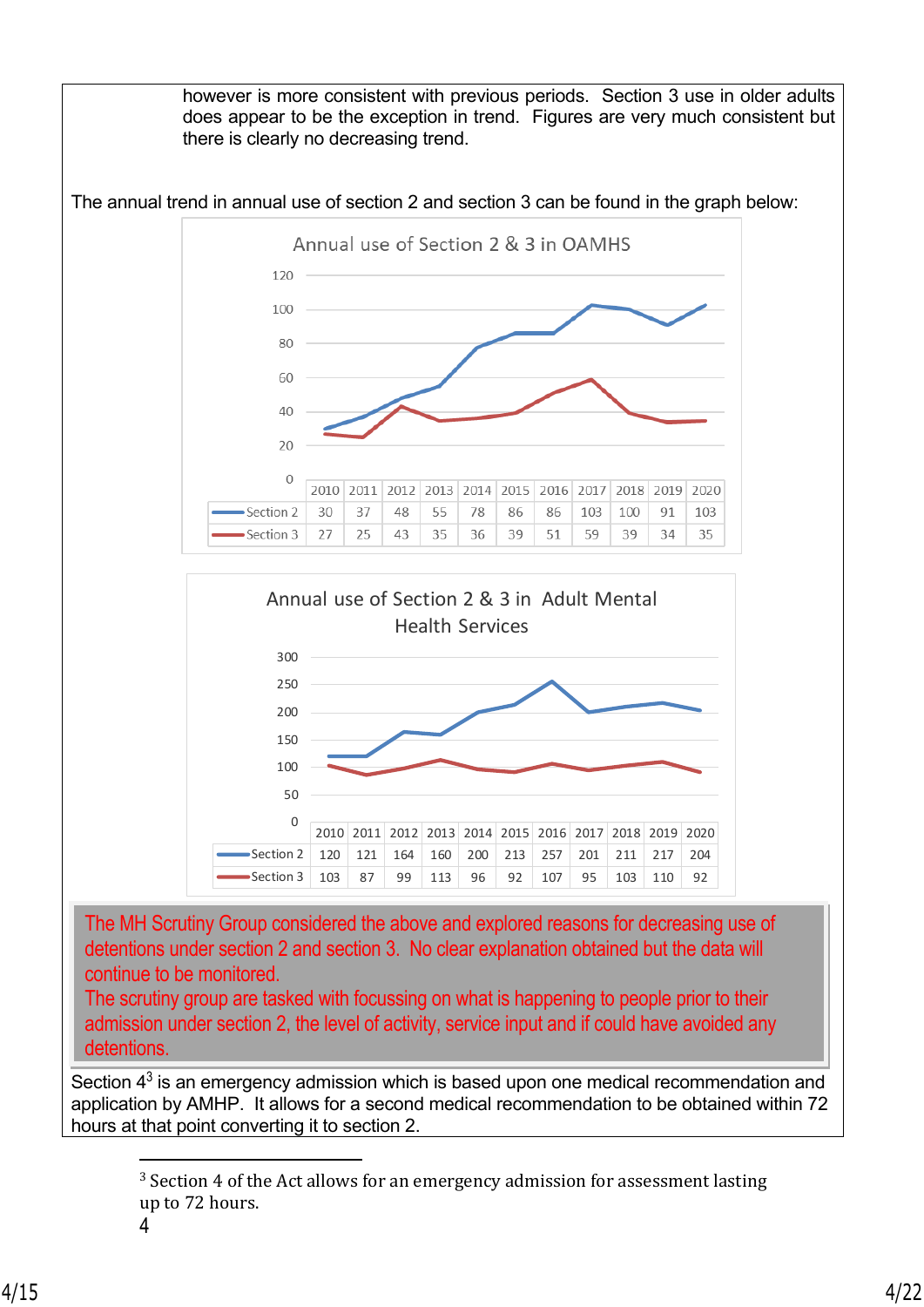There was 1 admission under section 4 during this quarter. The average use of Section 4 per quarter based over the previous three years is 3.

The MH Scrutiny Group reflected on the above case. In the case above a section 12 doctor was secured for the MHA assessment. The person was in police custody so an urgent assessment was considered appropriate to avoid additional distress. The MH Scrutiny group accept that due process was followed.



#### **Holding Powers - detentions under Section 5**

- Section  $5(4)^4$  is used rarely with the average quarterly use being three. During this quarter the nurses holding power was used on 6 occasions with the majority being in older adult wards.
- Use of this holding power during this quarter was that it was used on 21 occasions. This compares to 23 in the last and the average use (based on last three years) which is 22.
- Use within general hospital ward settings of the Mental Health Act remains low however detentions under section 5(2) has generally increased over recent years. During this quarter it was used on 1 occasion with the outcome of a voluntary admission.
- 20 out of 21 assessments were carried out within 60 hours and 13 of those patients were further detained on Section 2 or 3

The MH Scrutiny Group considered and explored reasons for the high use of nurses holding powers. It was suggested that this, as well the increased number of sections lapsing during this quarter may be a result of limited doctor availability in wards.

Members were pleased to note that use of section 5(2) in the general ward settings had reduced this quarter, only being used on one occasion. The MH Legislation Manager provided training to general nurses in order to support in the use of section 5(2) across the general hospital sites.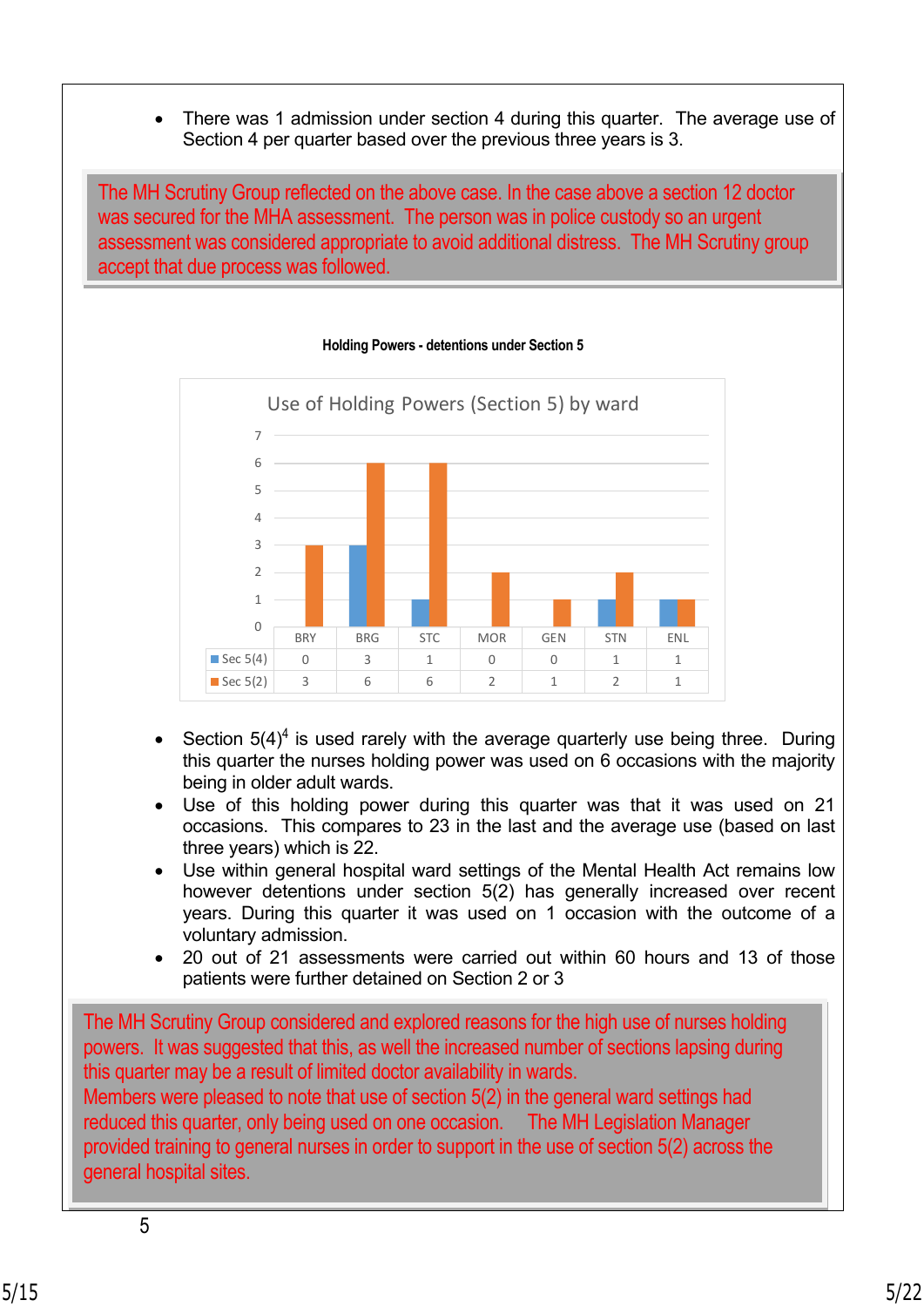## **Detention without authority or Invalid Detentions**

|                           | Jan – Mar<br>21 | Apr – June | Jul – Sept<br>21 | $Oct - Dec$ |
|---------------------------|-----------------|------------|------------------|-------------|
| <b>Detention Papers</b>   | 118             | 129        | 106              |             |
| <b>Rectifiable Errors</b> | 35              | 36         |                  | 49          |
| Non Rectifiable Errors    |                 |            |                  |             |

- 97 statutory documents were medically scrutinised with 49 rectifiable errors made on medical documents under section 15, MHA which allows corrections to be carried out within the statutory time limits (14 days). These errors are generally spelling mistakes or missing middle names.
- Other errors not covered under Section 15 include:-
	- $HO12s$  There was an unusually high number of errors with Section  $5(2)$ papers 15 in total.
	- Section 20 (renewals in detention) increase in errors with submissions of HO15 forms with patient being seen outside the 2 months prior to the expiry of the section and HO15 forms documented the RC has consulted with another professional being of the same profession (i.e. another doctor). All renewals had to be redone.
- There were four invalid detentions –
- $\bullet$  Section 3 the time between the 2 medical recommendations were more than 5 days apart (St Nons Ward)
- Section 3 medical recommendation was not signed and dated (Enlli Ward).
- Section 2 the application by AMHP was dated prior to the medical recommendations (Bryngofal Ward).
- $\bullet$  Section 3 the medical recommendations did not identify a bed to which the patient should be detained to (Morlais Ward).

All above errors were reported through appropriate management structure. A specific training programme has been developed on Scrutiny and Receipt of MHA detention papers with training offered to nursing staff on a monthly basis with additional training and guidance available from the MHA department. An action of the Scurtiny Group was for further discussions to take place between MHA Lead and Medical Staffing to consider doctors errors on forms.

## **CAMHS and Learning Disabilities**

Use of the MHA within both CAMHS and LD services remain small.

A separate report has been provided by the CAMHS services and can be found as an embedded document below:

4 Section 5(4) allows for a mental health and learning disability nurse to hold an in-patient up to 6 hours to allow for a decision to be made whether an application for detention should be made.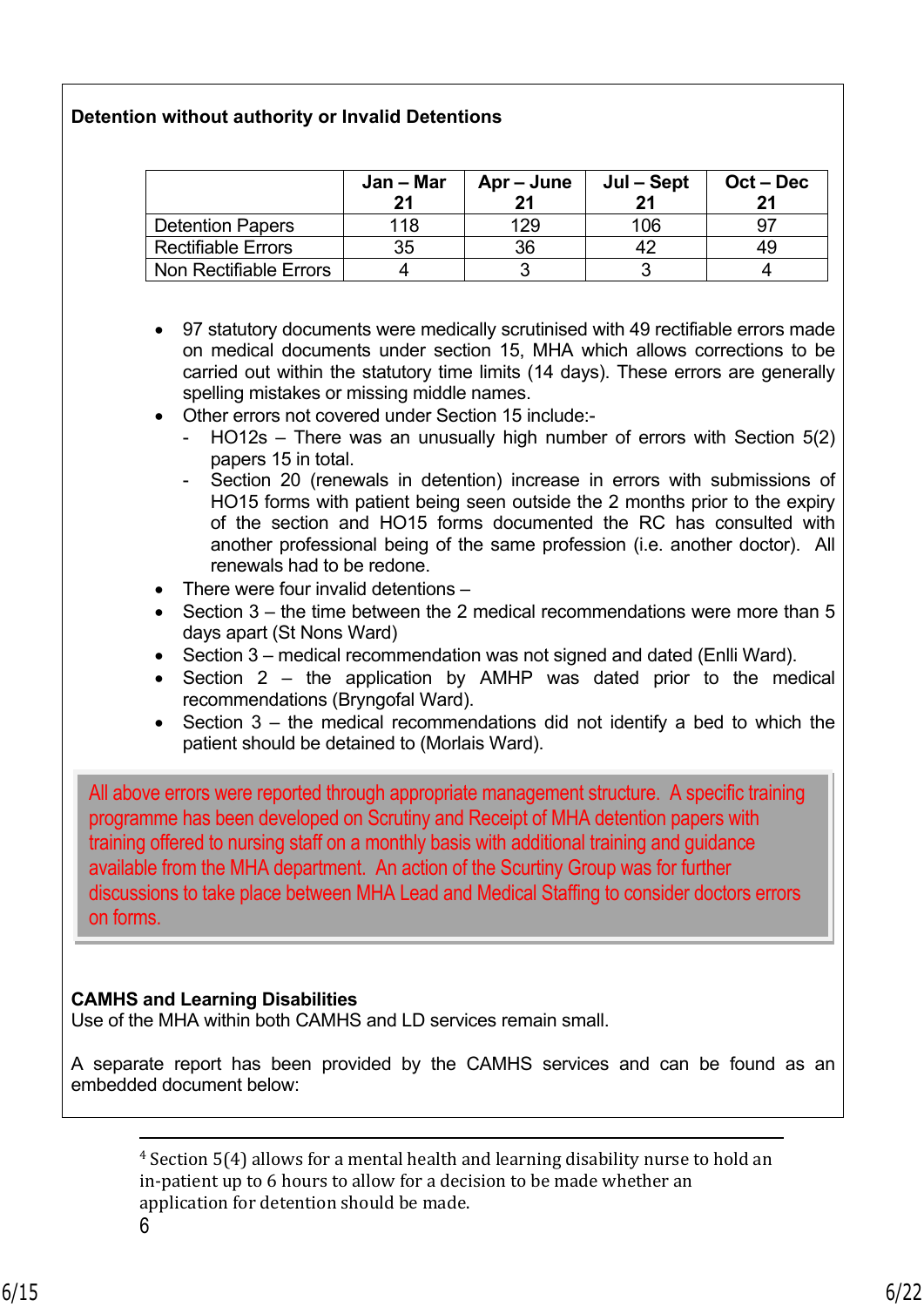

#### **The use of Section 135/6<sup>5</sup>**

- Use of Section 135/6 has increased during this period 66 occasions compared to 53 occasions in the last quarter. The places of safety used for the MHA assessment were as follows:-
	- 27 to Bryngofal ward
	- 5 to Morlais Ward
	- 18 to Bro Cerwyn
	- 6 to DGHs
	- 9 to Gorwelion Resource Centre.
	- 1 to PICU
- Of the 66 MHA assessments 31 were discharged but referred to community services, 10 were discharged with no follow up arrangements. 5 were admitted to hospital on an informal basis and 20 were directly admitted and detained to an adult acute ward.
- Of the 65 x S136's seven cases resided outside the Hywel Dda catchment area with 3 assessments resulting in hospital admissions that occurred externally.
- It has also been reported that on 29 out of the 65 (s136) occasions the consultation process did not take place. There are 2 other cases where it is not known whether a consultation occurred as there are no records for the persons. There are 7 cases of S136 where the consultation took place with a professional other than a nurse, including an OT, doctor and AMHPs.
- No assessment had to be extended over 24 hours.
- There was no instances of custody being used as a place of safety.
- There was 1 x Section 135 during this quarter to return a person already subject under the Mental Health Act.
- There were 5 x S136s carried out on under 18s during this period. This involved 3 individuals.
- Section 136 policy is currently under review.

A more detailed analysis of the use of Section 136 is detailed below providing information on which persons were previously known to MH&LD services, the follow up they received following the Section 136 and whether or not they had a care and treatment plan or were care coordinated. The Committee via the MH Scrutiny Group needs to understand person's experience of being detained therefore the MH Scrutiny Group is currently focusing on how this is measured and will report its findings separately to this Committee.

**2021/22 QTR 3 Oct Nov Dec TOTAL**

7

<sup>&</sup>lt;sup>5</sup> Section 136 allows a police officer to remove a person to a place of safety, if the person appears to be suffering from a mental disorder and to be in immediate need of care or control.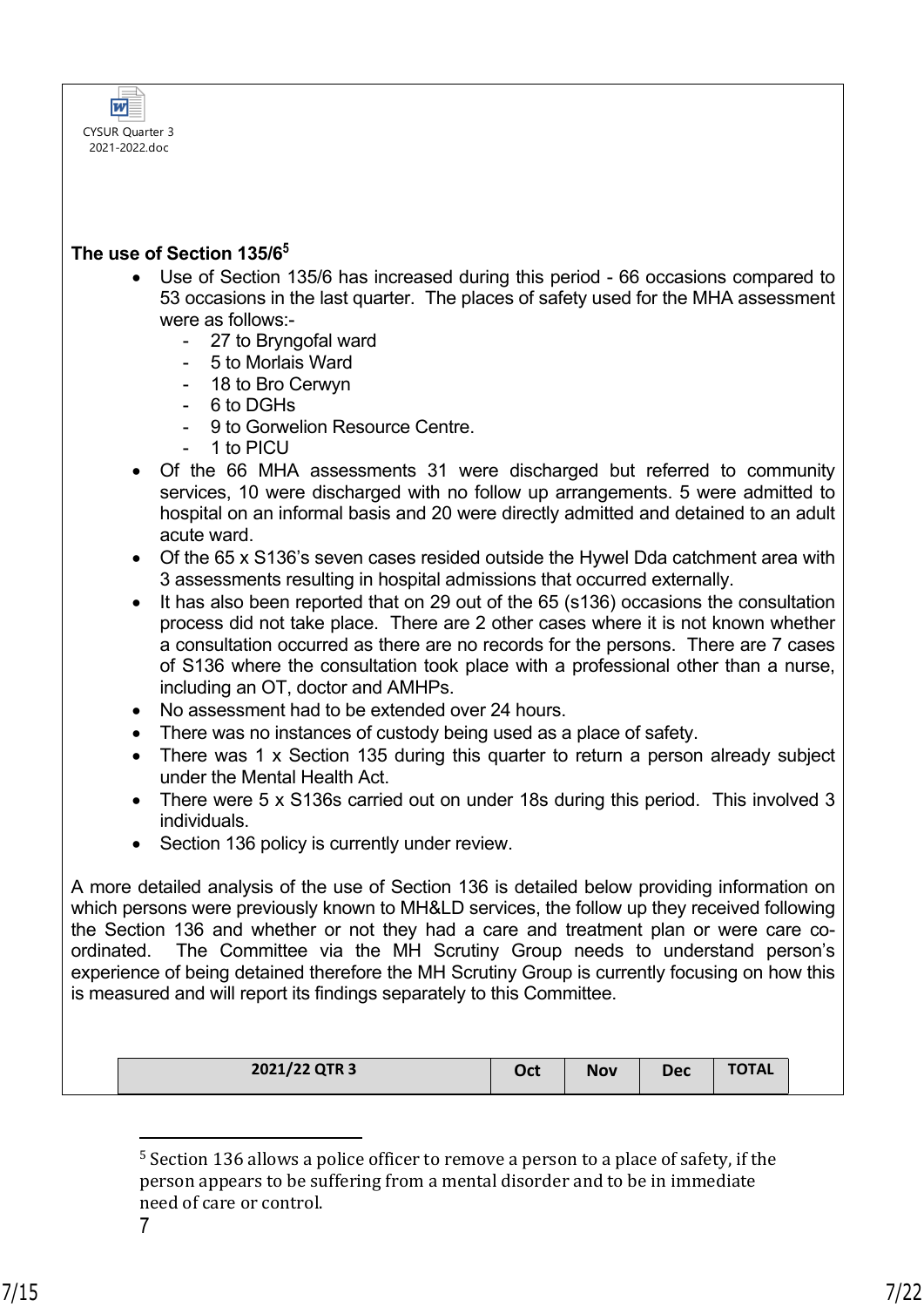|                                   | <b>SEC 136 MONTHLY ACTIVITY</b>   |                |                |                |                |
|-----------------------------------|-----------------------------------|----------------|----------------|----------------|----------------|
|                                   | <b>CARMS</b>                      | 17             | 6              | $\overline{4}$ | 27             |
|                                   | <b>PEMBS</b>                      | 8              | 8              | 5              | 21             |
| <b>COUNTY OF</b><br>RESIDENCE     | <b>CERED</b>                      | 5              | $\overline{2}$ | $\overline{3}$ | 10             |
|                                   | <b>OOA</b>                        | $\overline{2}$ | $\mathbf 0$    | 5              | $\overline{7}$ |
|                                   | <b>BRYNGOFAL</b>                  | 18             | $\overline{4}$ | 5              | 27             |
| PLACE OF SAFETY                   | <b>BRO CERWYN</b>                 | $\overline{4}$ | 8              | 5              | 17             |
|                                   | <b>MORLAIS</b>                    | 5              | $\overline{0}$ | $\mathbf 0$    | 5              |
|                                   | <b>GORWELION</b>                  | $\overline{2}$ | $\overline{3}$ | $\overline{4}$ | 9              |
|                                   | <b>GEN HOSP</b>                   | $\overline{3}$ | $\mathbf{1}$   | $\overline{2}$ | 6              |
|                                   | <b>PICU</b>                       | $\overline{0}$ | $\overline{0}$ | $\mathbf{1}$   | $\mathbf{1}$   |
|                                   | <b>MALE</b>                       | 11             | 8              | 6              | 25             |
| M/F/O                             | <b>FEMALE</b>                     | 21             | 8              | 11             | 40             |
|                                   | <b>OTHER</b>                      | $\overline{0}$ | $\overline{0}$ | $\overline{0}$ | $\mathbf 0$    |
|                                   | <b>DETAINED</b>                   | 8              | $\overline{4}$ | $\overline{7}$ | 19             |
| <b>DUTCOME</b>                    | <b>VOLUNTARY ADMISSION</b>        | $\overline{3}$ | $\mathbf{1}$   | $\mathbf{1}$   | 5              |
|                                   | <b>DISCHARGED</b>                 | 3              | $\overline{4}$ | 3              | 10             |
|                                   | Discharged & Referred to Services | 18             | $\overline{7}$ | 6              | 31             |
|                                   | <b>LAPSED</b>                     | $\mathbf 0$    | $\mathbf 0$    | $\overline{0}$ | $\mathbf 0$    |
|                                   | <b>NO</b>                         | $\overline{4}$ | $\mathbf{1}$   | 6              | 11             |
| <b>KNOWN TO</b><br><b>SERVICE</b> | <b>YES</b>                        | 28             | 15             | 11             | 54             |
|                                   | <b>CARE CO-ORDINATED</b>          | 9              | 3              | 3              | 15             |
|                                   | <b>CTP IN PLACE</b>               | 10             | 5              | $\overline{2}$ | 17             |

Scrutiny Group noted areas of good practice – no S136s to custody reported during this quarter ( $2<sup>nd</sup>$  quarter in a row).

Discussion took place around the increased numbers of S136s in young people. Consultation levels remain low but are discussed and reviewed within the S136 local review groups with police representation. Guidance on the consultation process has been provided to police officers during this quarter however early consultation continues to be a matter raised.

Section 136 Joint Policy currently under review with an estimated completion date of March 2022.

## **Locked Door**

The doors were locked on the three acute wards for the full period of Quarter 3. This was to ensure a safe enclosed environment.

A variety of methods are used on the elderly and learning disability wards to prevent vulnerable patients from leaving the ward, these include digital locks, automatic locks and keypad locks.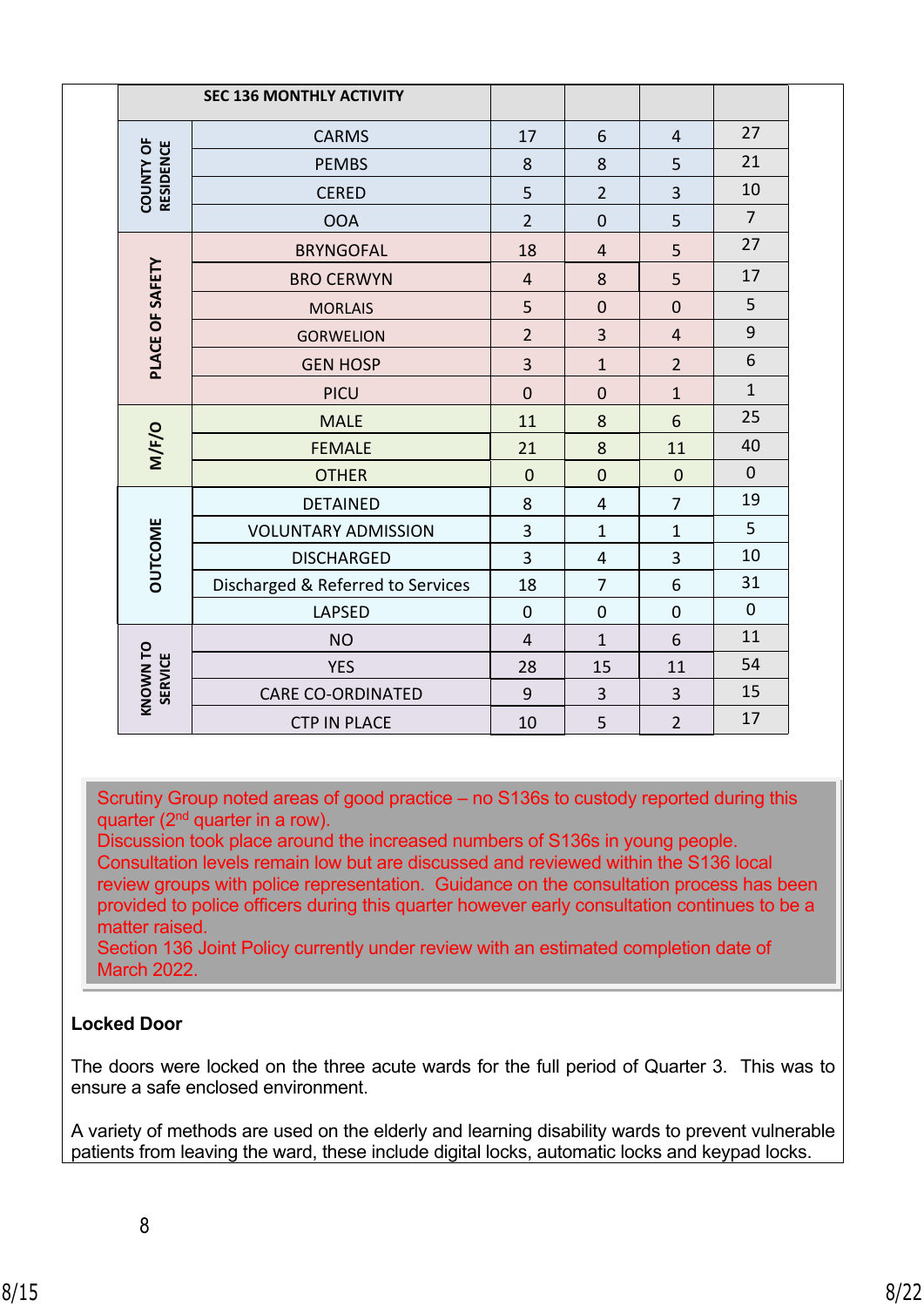The Scrutiny group acknowledged the locked door policy is due for review by June 2022. Group members will support the review and in particular methods of recording of locked doors on the adult acute wards. During the pandemic the issue of wards being continually locked has not been challenged but members felt the time is right to start considering the report in more detail.

## **Exclusion of Visitors**

There were no visitors excluded from visiting detained patients during Qtr 3.

## **Applications for Discharge to Hospital Managers and Mental Health Review Tribunal**

In order to determine whether activity deviates from the norm current quarterly activity can be found in the table below compared against average activity based over the previous 3 years.

| <b>Activity</b>                                       | Average<br>per Qtr | Qtr <sub>3</sub><br>activity | <b>Notes</b>                                                                                                                                                                                                                                                                                                                                                                                                               |
|-------------------------------------------------------|--------------------|------------------------------|----------------------------------------------------------------------------------------------------------------------------------------------------------------------------------------------------------------------------------------------------------------------------------------------------------------------------------------------------------------------------------------------------------------------------|
| Applications<br>to the<br>Hospital<br><b>Managers</b> | 11                 | 8<br>J                       | Numbers of applications have dropped in<br>applications particularly since Covid and<br>following Welsh Government advice that<br>Hospital Managers hearings should not follow<br>where there is a MHRTfW application<br>arranged or has been held within 6 to 8<br>weeks. Despite this guidance remote<br>hearings continue to be arranged for<br>applications for detentions lasting longer than<br>28 days (section 2). |
| Renewals /<br><b>Extension</b><br>reviews             | 21                 | 18<br>J                      | Every renewal of section / extension of CTO<br>must have a hospital managers review.<br>See narrative below                                                                                                                                                                                                                                                                                                                |
| Applications<br>by nearest<br>relative                | $\mathcal{P}$      | $\overline{2}$               | This is consistent with average                                                                                                                                                                                                                                                                                                                                                                                            |
| Applications/<br>referrals to<br><b>MHRTfW</b>        | 54                 | 42                           | Very low quarterly activity – proportionate<br>with the lower use of MHA detentions                                                                                                                                                                                                                                                                                                                                        |

There were 8 applications for discharge made to the hospital managers during this quarter compared to 4 made in the same quarter last year. 2 hospital manager appeal hearings were arranged and 1 person was regraded to informal status prior to the hearing being conducted. 2 cases withdrew applications and 3 others had either a section 2 MHRT hearing scheduled within 7 days.

During this quarter Welsh Government were contacted with regards to advising over the appropriateness to return to face to face reviews. Their response was that the previous guidance issued in April 2020 remains in force however this guidance was currently under review. In the guidance issued hospital managers are advised face to face reviews are not appropriate and that where a person detained under section 2 had a MHRT hearing within 7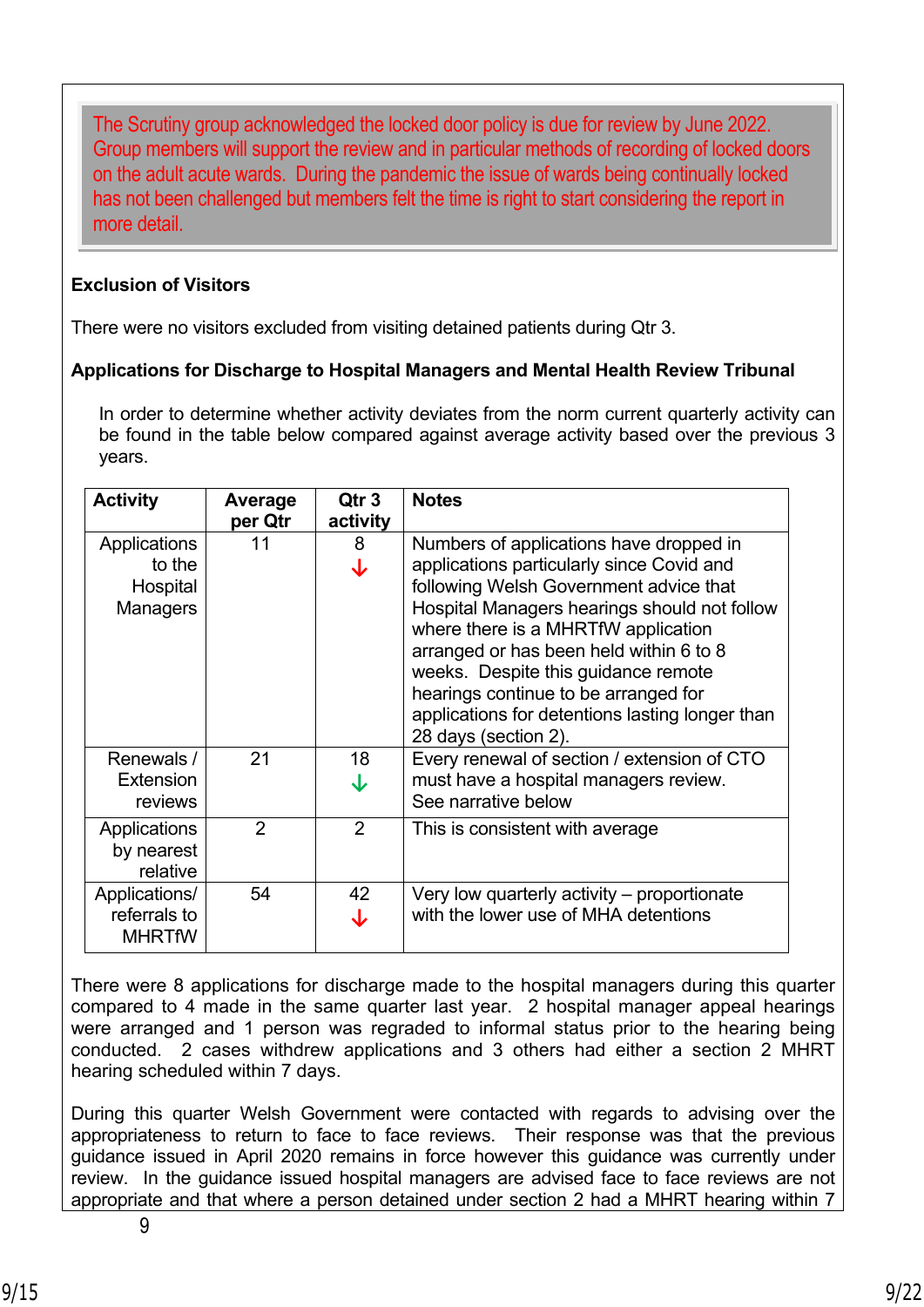days or a section 3 within 6 weeks prior or 8 weeks scheduled then a further hospital managers hearing need not be held. Local agreement has been reached however that where a person appeals to the hospital managers under section 3, as well-established processes are now in place, a remote hearing will be arranged due to the turnaround of hospital managers being more timely than MHRT applications.

The hospital managers heard 18 renewals which is equivalent to the previous quarter but a reduction on the same quarter last year of 22 hearings. The average number of renewal hearings based over the last three years are 21 per quarter. The Code of Practice states renewal hearings should be held before the section expiry date. 3 (out of 18) hearings had to be held past the renewal date – on two occasions this was due to the Responsible Clinician being on leave around the period of the renewal of detention and on another occasion a hospital manager failed to attend the review resulting in a postponement to a later date. The hospital managers agreed to renew all cases that were considered during this period.

There have been 2 applications for discharge made by a nearest relative during this quarter. On one occasion the RC agreed the patient was well enough and ordered the section be discharged prior to the 72 hours expiring on the nearest relative application. The other case was withdrawn by the nearest relative.

There were 42 applications/referrals to the Mental Health Review Tribunal which is the same number as the last quarter however compares to 54 - the average over the previous three years. There were 27 hearings that took place during this quarter, 32 during the last quarter and 31 the quarter before.

There have been 4 discharges ordered by the MHRT during this quarter  $-1$  section 2 (deferred discharge), 2 CTO patients and 1 restricted Ministry of Justice patient.

All hospital managers hearings during this quarter have taken place via MSTeams. The prospect of returning to face to face reviews is discussed and risk assessed at regular intervals.

On 8th November 2021 the MHRT provided notice that use of MS Teams would be accessible for future hearings. Prior to this all hearings were conducted by telephone conference calls. Since this date there have been 13 MHRT cases held with 2 using video (MSTeams) all others have been by telephone. A further update from MHRTfW office indicated that testing (use of MS Teams) was in final stages with formal confirmation on future rollout expected by end of January.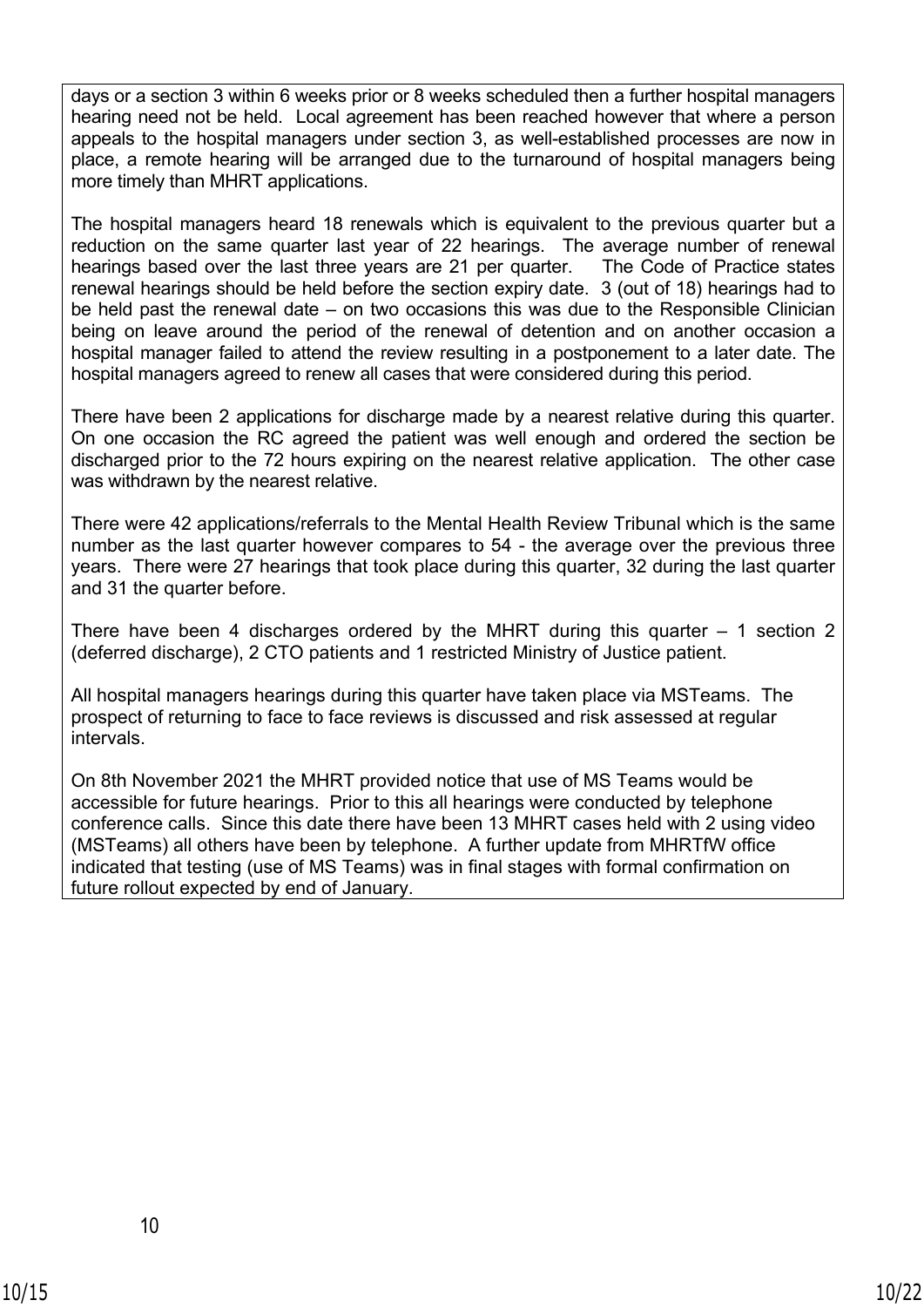The Scrutiny group discussed the future of telephone / video reviews for patient appeals against detentions of the MHA both to Hospital managers and Mental Health Review Tribunals. Frustrations continued to be highlighted at what is considered a slow transition from telephone to video conference for the purposes of Mental Health Review.

#### **Policies**

During this quarter work has been undertaken on the following policies and procedures:-

Section 135 Inter Agency Procedure (743) Approved

Section 136 Inter Agency Procedure (395) Under review / collating final comments

Section 117 After-care Joint Health Board and Local Authorities Policy (688)

Delayed – referred to Clinical Written Control Documents Group (CWCDG) following inability to reach agreement within some areas of the policy between the local authority long term care and health commissioning team. Following period of consultation agreement to develop a centralised Section 117 register was obtained. This to be funded jointly between health and local authority. This post has not progressed following the delay of the policy review.

Locked Door Policy (321)

Due for review. Recommendation to update reporting of locked doors process to digital format.

MH Scrutiny group discussed policy reviews. Anticipated completion Section 136 policy March 2022. Lead on Locked Door Policy to be identified by service manager Section 117 Policy some further actions to be undertaken before final sign off can be agreed- a 2 month extenstion has been requested.

## **Part Two -**

.

## **The Mental Health (Wales) Measure 2010**

The Mental Health (Wales) Measure 2010 has been reported to the Committee on a quarterly basis in order to provide assurance that activity is closely monitored and that practice is compliant with the requirements of The Measure. This is primary legislation that was passed by the Welsh Government in 2010 and became operational during 2012. The intention of the legislation is to ensure that people are able to access appropriate mental health support services, receive care that is co-ordinated by a named person, enables direct access back to services following discharge and that the entitlement to independent mental health advocacy is increased.

To achieve this the Measure is divided into four Parts: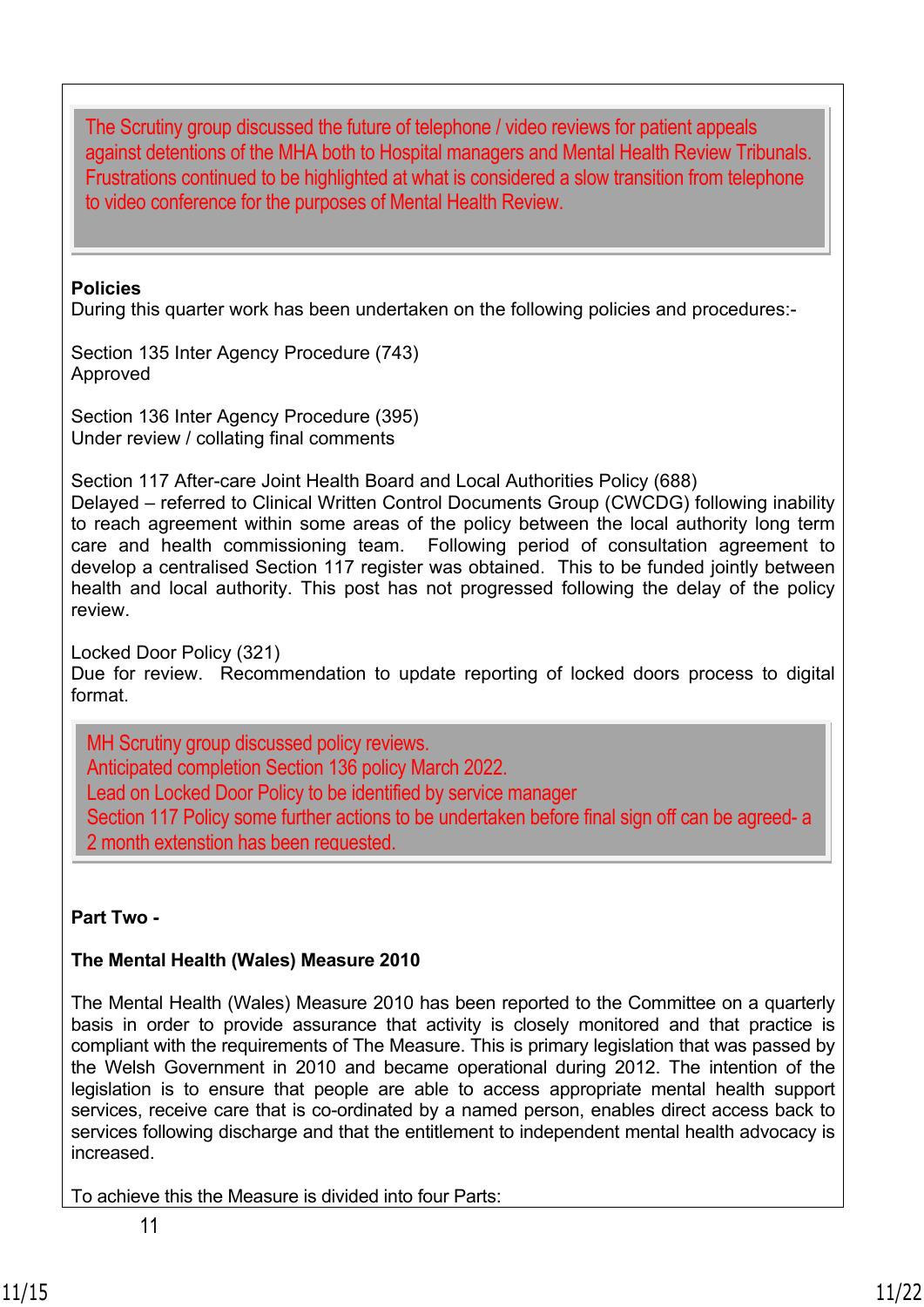- Part 1The expansion of mental health services within primary care settings
- Part 2The introduction of the statutory Care and Treatment Planning for individuals receiving secondary mental health services
- Part 3Enabling former users of secondary mental health services who have been discharged to refer themselves back for assessment without having to first go to their GP
- Part 4Expanding the Independent Mental Health Advocacy (IMHA) to informal patients.

# **Part 1 – Local Primary Mental Health Support Services**

Part 1 of the Measure is monitored in two parts, Target 1 and Target 2 as detailed in the table below. Performance is being monitored by the Head of Adult Mental Health Services with the LPMHSS Team Leaders.

| PART <sub>1</sub> | Detail                                                                                               |              | <b>Oct 21</b> | Nov <sub>21</sub> | Dec 21 |
|-------------------|------------------------------------------------------------------------------------------------------|--------------|---------------|-------------------|--------|
| <b>Target 1</b>   | 80% of assessments by the<br>LPMHSS undertaken within 28<br>days from date of receipt of<br>referral | Adult        | 93.4          | 81.6%             | 83.9%  |
| <b>Target 1</b>   | 80% of assessments by the<br>LPMHSS undertaken within 28<br>days from date of receipt of<br>referral | <b>CAMHS</b> | 9.1%          | 2.5%              | 3.2%   |
|                   |                                                                                                      |              |               |                   |        |
| Target 2          | 80% of therapeutic interventions<br>started within 28 days following<br>an assessment by the LPMHSS  | <b>Adult</b> | 94.3%         | 94.9%             | 97.1%  |
| Target 2          | 80% of therapeutic interventions<br>started within 28 days following<br>an assessment by the LPMHSS  | <b>CAMHS</b> | 53.6%         | 38.5%             | 18.2%  |

## **Part 2 – Care and Treatment Planning**

| <b>PART 2</b> | Detail                                                                                                           | Oct 21 | <b>Nov 21</b> | Dec 21 |
|---------------|------------------------------------------------------------------------------------------------------------------|--------|---------------|--------|
| Measure 1     | 90% of LHB residents who are in receipt<br>of secondary mental health services (all<br>ages) to have a valid CTP | 93.5%  | 93.2%         | 93.6%  |

## **Part 3 – Self Referral to Secondary Care for Former Service Users**

| <b>PART 3</b> | Detail                                                                                                                                                                                                                 | Oct 21 | <b>Nov 21</b> | Dec 21 |
|---------------|------------------------------------------------------------------------------------------------------------------------------------------------------------------------------------------------------------------------|--------|---------------|--------|
| Measure 1     | Individuals are re-assessed in a timely<br>manner; and a copy of a report to that<br>individual is provided no later than 10<br>working days.<br>(Total number of requests for re-<br>assessment received) Target 100% | 100%   | $100\%$       | 100%   |

## **Part 4 – Independent Mental Health Advocacy**

| <b>PART4</b> | Detail                                                                                                                                                                                                                                                                  | Oct 21 | <b>Nov 21</b>       | Dec 21                                        |
|--------------|-------------------------------------------------------------------------------------------------------------------------------------------------------------------------------------------------------------------------------------------------------------------------|--------|---------------------|-----------------------------------------------|
|              | 100% of hospitals to have arrangements<br>in place to ensure advocacy is available<br>to all qualifying patients -<br>Percentage of qualifying compulsory /<br>voluntary patients have been offered<br>advocacy services in the mental health<br>services (Target 100%) |        | the Scrutiny Report | Data captured separately and contained within |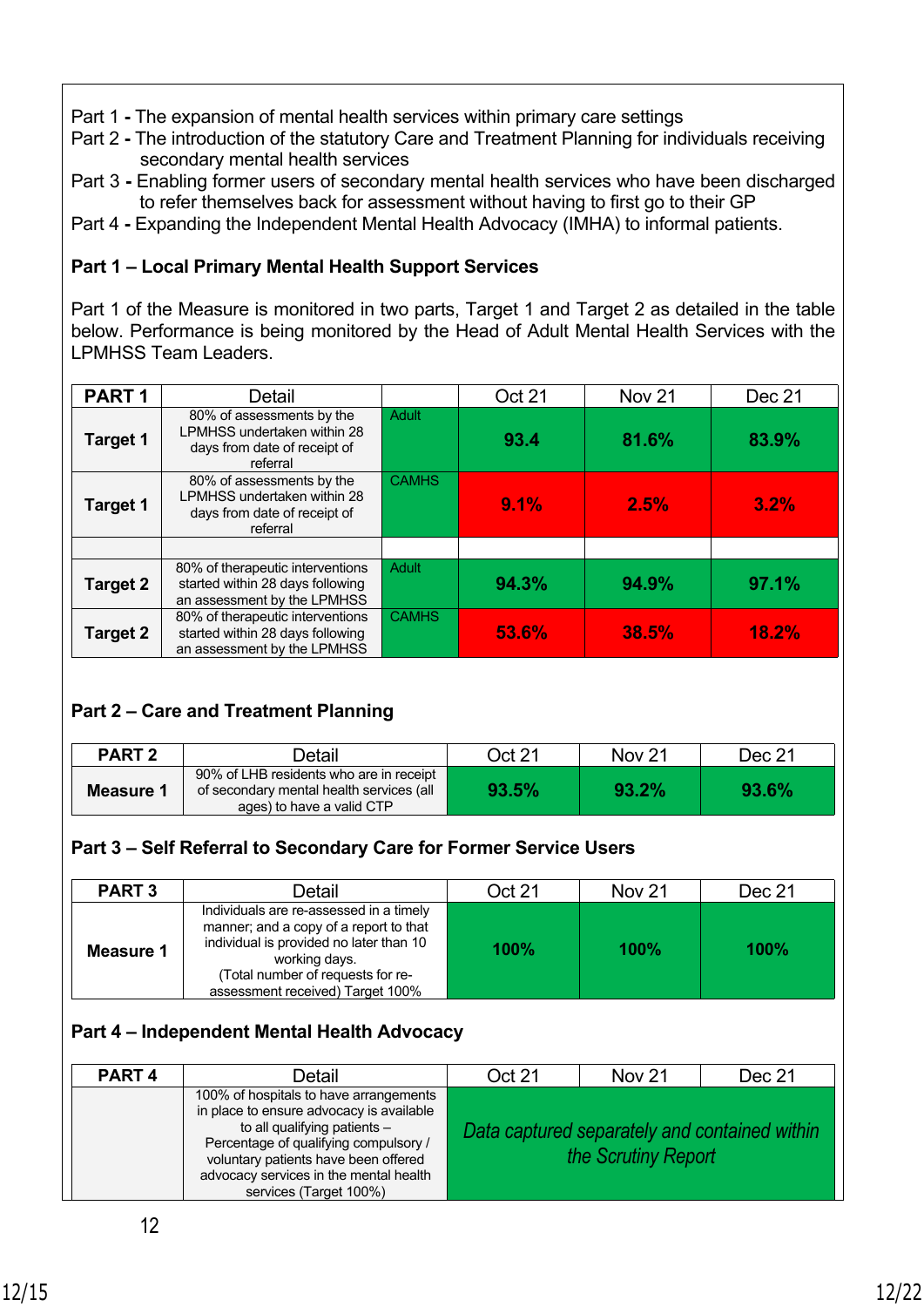# The MH Scrutiny Group discussed the performance data in relation to the Welsh Measure. Further information provided within the MH Scrutiny report to the Committee.

| Amcanion: (rhaid cwblhau)<br><b>Objectives: (must be completed)</b> |                                                                                                                    |
|---------------------------------------------------------------------|--------------------------------------------------------------------------------------------------------------------|
| Cyfeirnod Cofrestr Risg Datix a Sgôr                                | Not applicable                                                                                                     |
| Cyfredol:                                                           |                                                                                                                    |
| Datix Risk Register Reference and                                   |                                                                                                                    |
| Score:                                                              |                                                                                                                    |
| Safon(au) Gofal ac lechyd:                                          | Governance, Leadership and Accountability                                                                          |
| Health and Care Standard(s):                                        |                                                                                                                    |
| <b>Hyperlink to NHS Wales Health &amp;</b>                          |                                                                                                                    |
| <b>Care Standards</b>                                               |                                                                                                                    |
| <b>Amcanion Strategol y BIP:</b>                                    | All Strategic Objectives are applicable                                                                            |
| <b>UHB Strategic Objectives:</b>                                    |                                                                                                                    |
| <b>Hyperlink to HDdUHB Strategic</b>                                |                                                                                                                    |
| <b>Objectives</b>                                                   |                                                                                                                    |
| <b>Amcanion Llesiant BIP:</b>                                       | Improve population health through prevention and<br>1.                                                             |
| <b>UHB Well-being Objectives:</b>                                   | early intervention                                                                                                 |
| <b>Hyperlink to HDdUHB Well-being</b>                               | Support people to live active, happy and healthy<br>2.                                                             |
| Objectives Annual Report 2018-2019                                  | lives                                                                                                              |
|                                                                     | Improve efficiency and quality of services through<br>3.<br>collaboration with people, communities and<br>partners |

| <b>Gwybodaeth Ychwanegol:</b><br><b>Further Information:</b>                                              |                                                                                                                                                                              |  |
|-----------------------------------------------------------------------------------------------------------|------------------------------------------------------------------------------------------------------------------------------------------------------------------------------|--|
| <b>Deddf Llesiant Cenedlaethau'r</b><br>Dyfodol (Cymru) 2015<br>Pum dull o weithio:                       | Please explain how each of the '5 Ways of Working'<br>will be demonstrated                                                                                                   |  |
| The Well-being of Future<br>Generations (Wales) Act 2015<br>5 Ways of Working:                            | Long term $-$ can you evidence that the long term needs<br>of the population and organisation have been<br>considered in this work?                                          |  |
| <b>Hyperlink to Well-being and Future</b><br><b>Generations Act 2015 - The</b><br><b>Essentials Guide</b> | Prevention – can you evidence that this work will<br>prevent issues or challenges within, for example,<br>service delivery, finance, workforce, and/or population<br>health? |  |
|                                                                                                           | Integration – can you evidence that this work supports<br>the objectives and goals of either internal or external<br>partners?                                               |  |
|                                                                                                           | Collaboration – The Mental Health Legislation<br>Committee comprises external agencies, carer<br>representatives and local authorities                                       |  |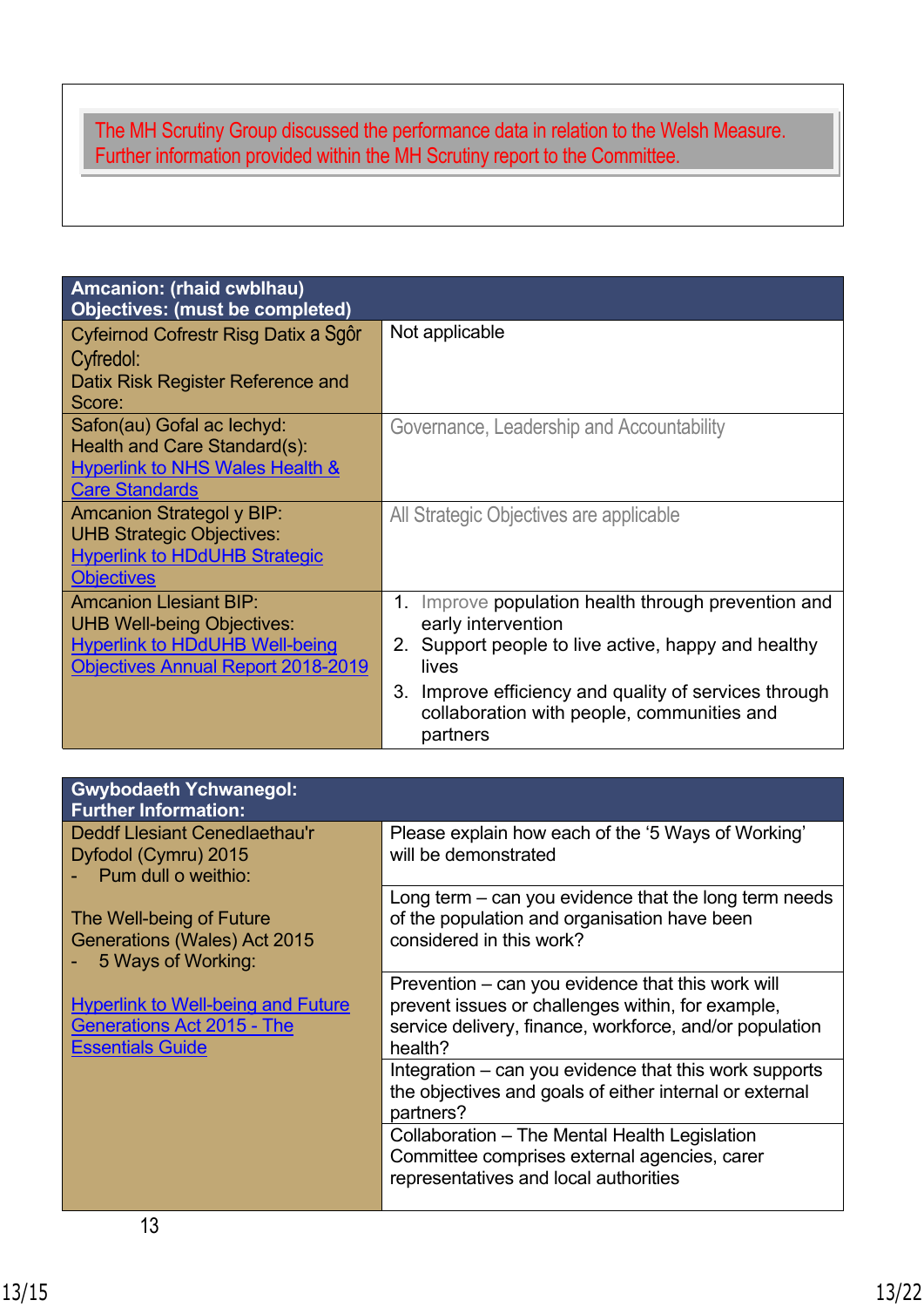| Involvement – can you evidence involvement of people<br>with an interest in the service change/development and<br>that this reflects the diversity of our population? |
|-----------------------------------------------------------------------------------------------------------------------------------------------------------------------|
|-----------------------------------------------------------------------------------------------------------------------------------------------------------------------|

| <b>Gwybodaeth Ychwanegol:</b><br><b>Further Information:</b> |                                                  |  |
|--------------------------------------------------------------|--------------------------------------------------|--|
| Ar sail tystiolaeth:                                         | Agendas, papers and minutes of the Mental Health |  |
| Evidence Base:                                               | Legislation Committee, Power of Discharge sub    |  |
|                                                              | committee and scrutiny group                     |  |
| <b>Rhestr Termau:</b>                                        | Included within the body of the report.          |  |
| <b>Glossary of Terms:</b>                                    |                                                  |  |
| Partïon / Pwyllgorau â ymgynhorwyd                           | The Mental Health Legislation Scrutiny Group     |  |
| ymlaen llaw y Cyfarfod Bwrdd Iechyd                          |                                                  |  |
| Prifysgol:                                                   |                                                  |  |
| Parties / Committees consulted prior                         |                                                  |  |
| to University Health Board:                                  |                                                  |  |

| <b>Effaith: (rhaid cwblhau)</b><br><b>Impact: (must be completed)</b> |                                                                                                                                                                                                                                                                                                                                                                                                                        |  |  |  |
|-----------------------------------------------------------------------|------------------------------------------------------------------------------------------------------------------------------------------------------------------------------------------------------------------------------------------------------------------------------------------------------------------------------------------------------------------------------------------------------------------------|--|--|--|
| <b>Ariannol / Gwerth am Arian:</b><br><b>Financial / Service:</b>     | Not Applicable                                                                                                                                                                                                                                                                                                                                                                                                         |  |  |  |
| <b>Ansawdd / Gofal Claf:</b><br><b>Quality / Patient Care:</b>        | SBAR template in use for all relevant papers and<br>reports.                                                                                                                                                                                                                                                                                                                                                           |  |  |  |
| <b>Gweithlu:</b><br><b>Workforce:</b>                                 | Not Applicable                                                                                                                                                                                                                                                                                                                                                                                                         |  |  |  |
| Risg:<br><b>Risk:</b>                                                 | Risk of non-compliance with the 1983 Act and with the<br>Welsh Government's Mental Health Act 1983 Code of<br>Practice for Wales; the Mental Health (Wales) Measure<br>2010 Code of Practice; and with the Good Governance<br>Effective<br>Board<br>Committees<br>Practice<br>Guide<br>$\overline{\phantom{0}}$<br>(Supplementary Guidance) Guidance.<br>Safety of patients<br>Assurance – use of statutory mechanisms |  |  |  |
| <b>Cyfreithiol:</b><br>Legal:                                         | S                                                                                                                                                                                                                                                                                                                                                                                                                      |  |  |  |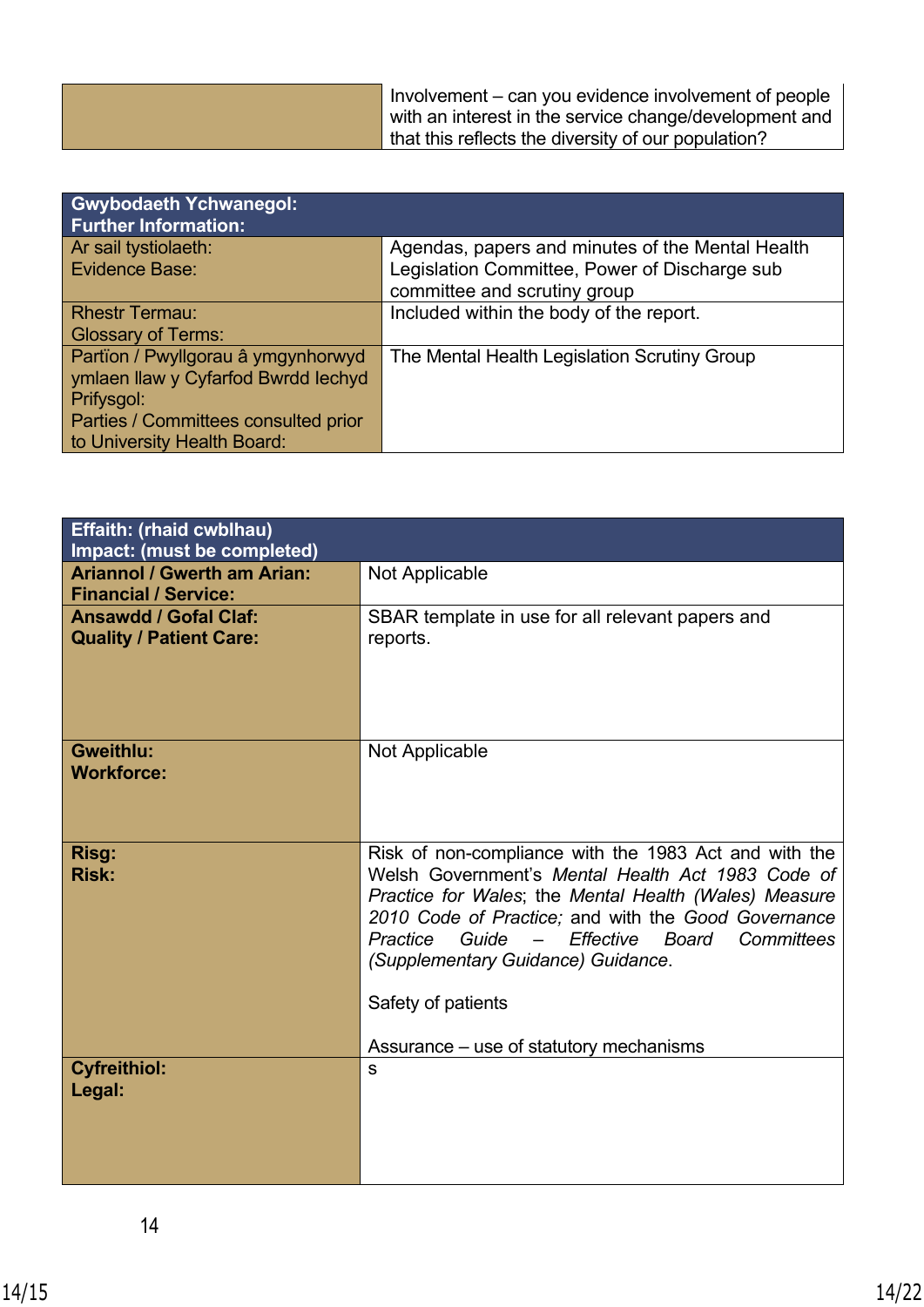| <b>Enw Da:</b><br><b>Reputational:</b>  | Not Applicable |
|-----------------------------------------|----------------|
| <b>Gyfrinachedd:</b><br><b>Privacy:</b> | Not Applicable |
| Cydraddoldeb:<br><b>Equality:</b>       | Not Applicable |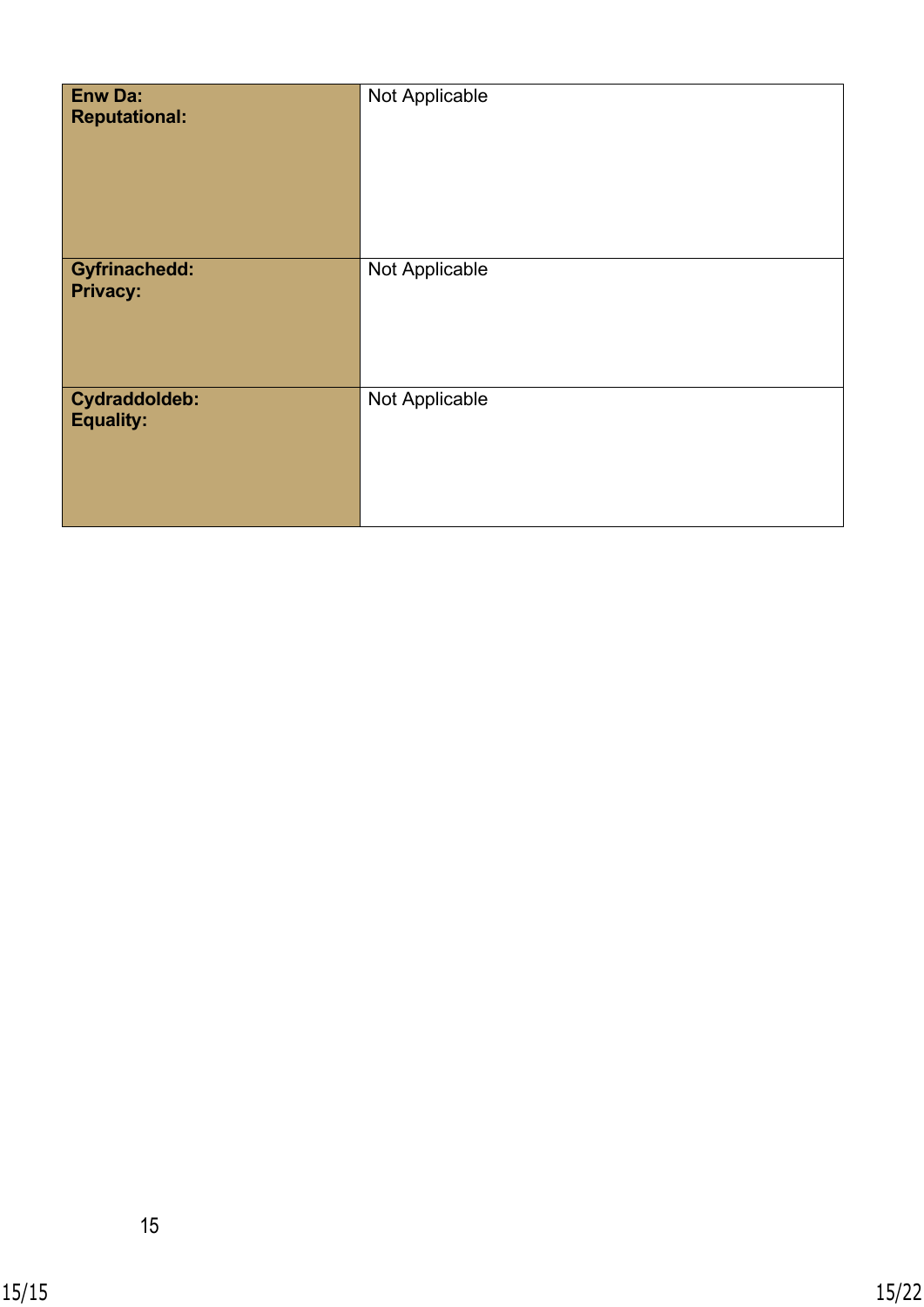# **S-CAMHS Update Report for CYSUR**

In line with the Welsh Government document "Admission Guidance", HDUHB has in place a robust Admission Policy/Pathway outlining the process for admitting any young person into an Adult Mental Health Ward. The Guidance stipulates that the Health Board must have a designated Unit and within HDUHB this is Morlais Ward on the Glangwili Hospital campus.

A new Protocol has been approved to meet this statutory requirement which will ensure compliance against Welsh Government expectations.

Admission to an adult mental health ward can be a frightening experience and every attempt is made to consider the least restrictive alternative for admission. In the majority of cases a young person is admitted to the designated unit on Cilgerran Ward supported by staff from the mental health unit.

In line with the guidance, the staff have received additional training in safeguarding young people and in addition the staff on Morlais ward have all undertaken the following:

- Safeguarding Children Level 3 Training
- Have a valid Enhanced DBS in place
- Undertaken specific training on the emotional and mental health needs of children and young people
- Training on the Mental Health Act and Social Services and Wellbeing (Wales) Act 2014

All admissions to the mental health bed must be reported, initially internally as a DATIX, and followed by a Serious Untoward Incident report to the Delivery Unit in line with the Welsh Government's Admission Guidance Document.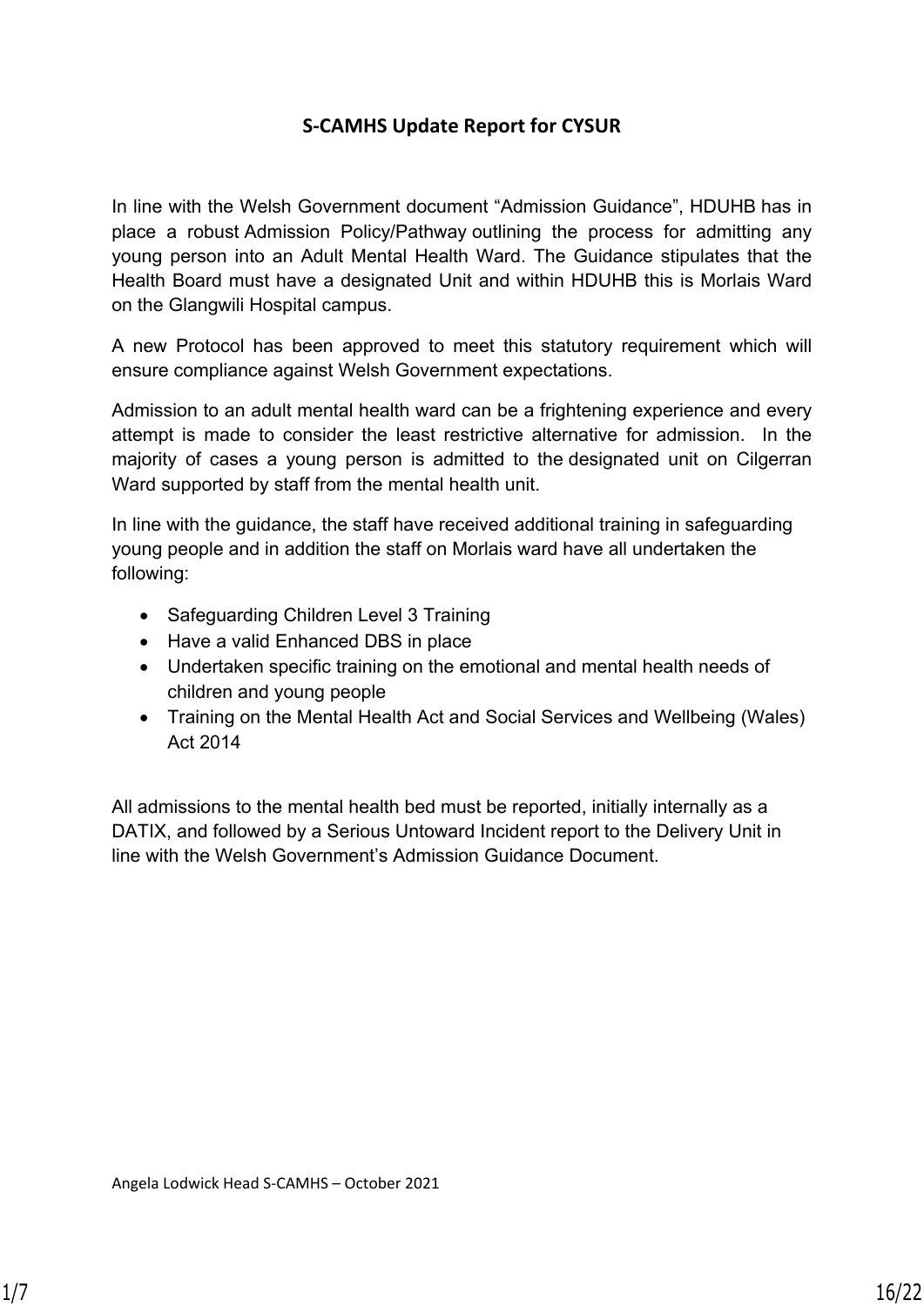



## **Q3 Admission to Age Appropriate Mental Health Bed Rainbow / Morlais Bed by gender:**



To note, during the period of Oct-Dec there were 3 females that were admitted on more than one occasion.

Angela Lodwick Head S-CAMHS – October 2021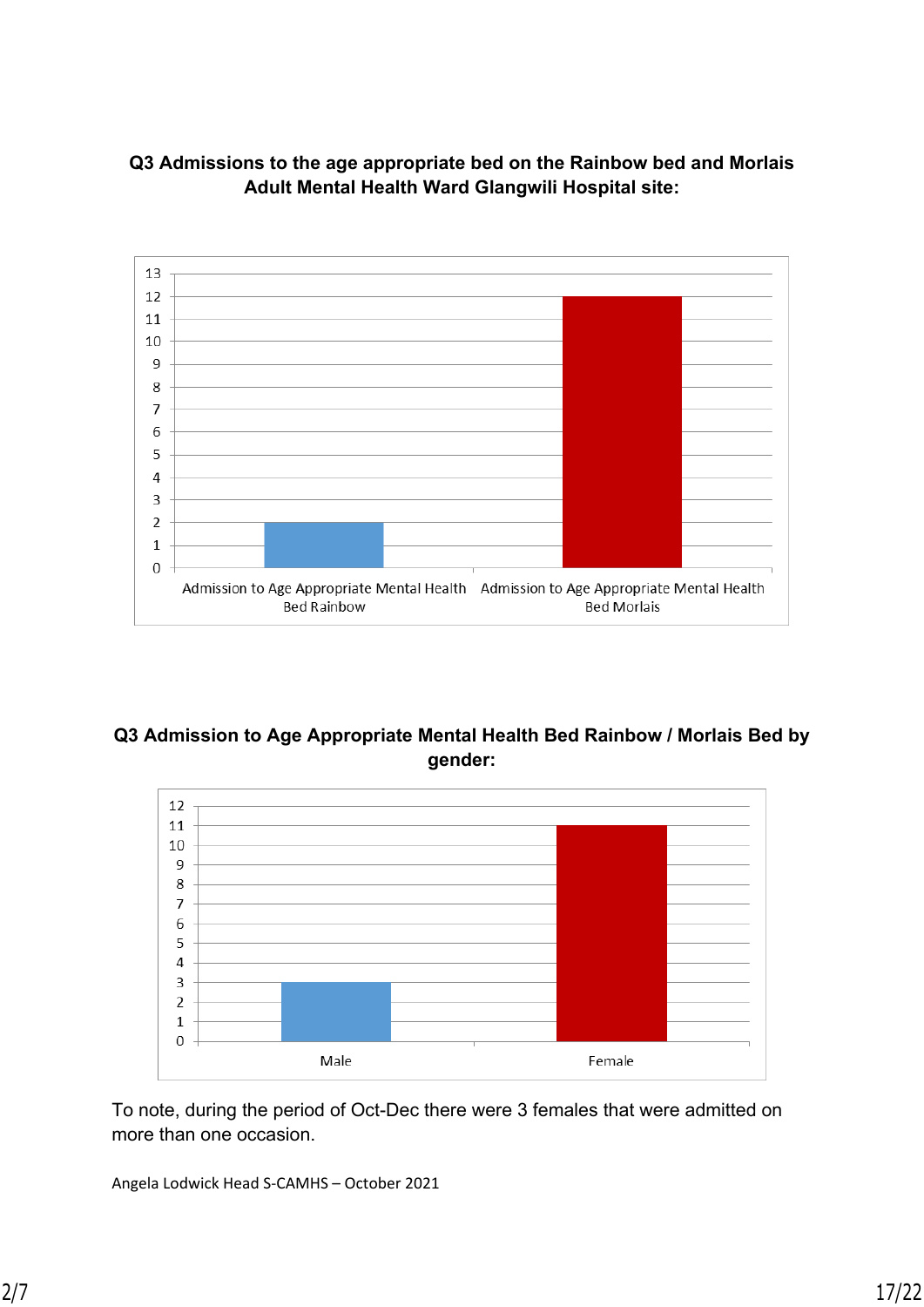- 1 Female admitted twice within the month of October and then was readmitted in November.
- 1 Female admitted twice within the month of November.
- 1 Female admitted in November and then re-admitted twice within the month of December.



## **Q3 Admissions to Rainbow / Morlais Bed according to Locality:**

## **Admissions to Paediatric Age Appropriate Bed (Rainbow Unit, Non reportable**)

Specialist CAMHS records for Quarter 3 are outlined above with 14 Admissions in total, with 2 Admissions to the Paediatric bed and 12 Admissions to the Adult Mental Health Ward (Morlais).



## **Q3 Admissions to Rainbow / Morlais split by admitting team:**

Angela Lodwick Head S-CAMHS – October 2021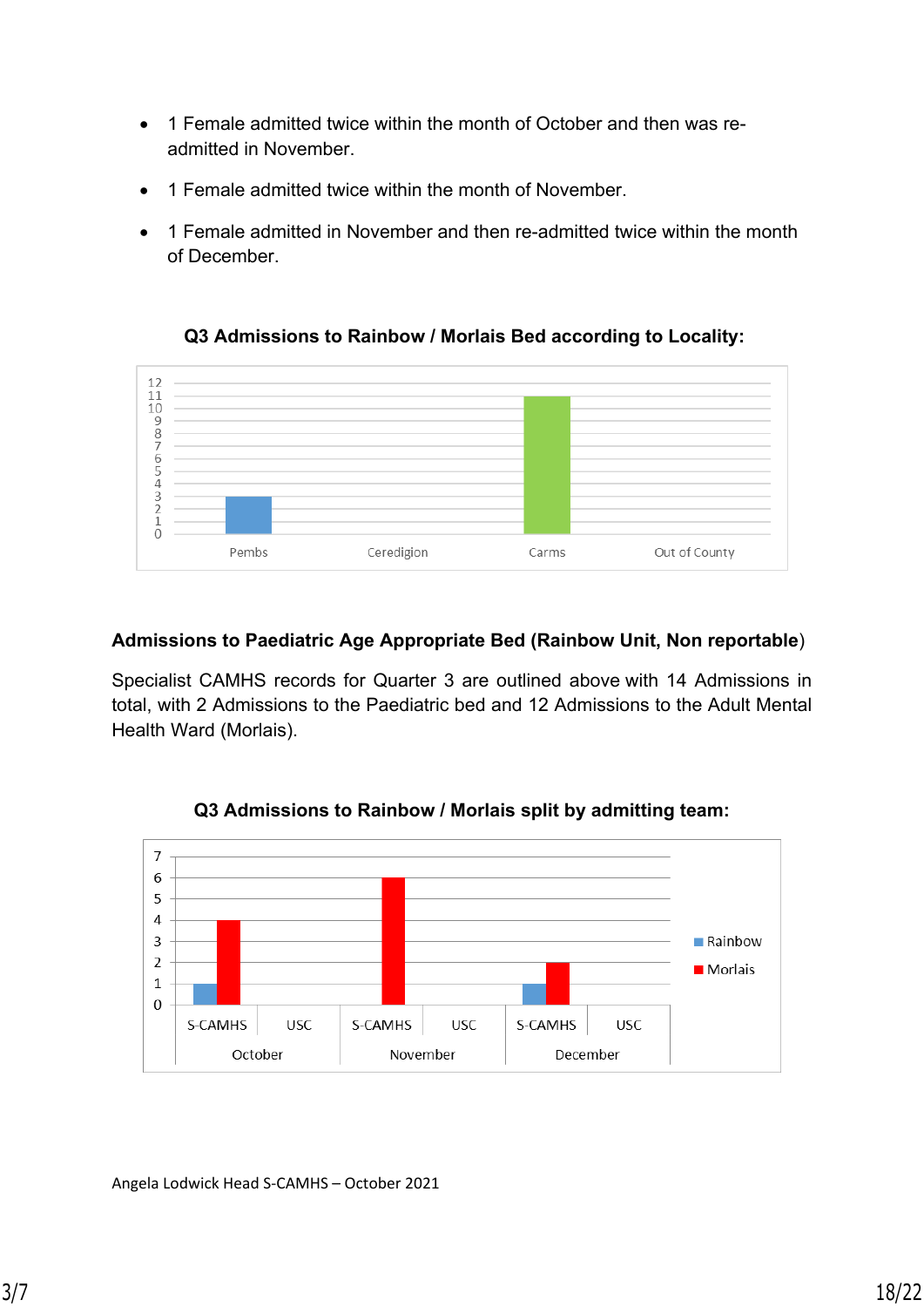#### **Mental Health Act Status**

There were 5 x S136 cases of under 18s during this period. This involved 3 individuals.

There were 2 individuals subject to section 2 of the Mental Health Act during this reporting period.

## **Admission Outcomes**

|                | <b>Discharged</b><br>Home | <b>Onward Admission</b> | <b>Remains on Ward</b> |
|----------------|---------------------------|-------------------------|------------------------|
| <b>Rainbow</b> |                           | U                       |                        |
| <b>Morlais</b> | 12                        | U                       |                        |

## **Admissions relating to Self-Harm**

Within HDUHB there are robust systems in place for S-CAMHS to provide a mental health assessment, following referral from the Paediatric ward where any young person is admitted following an episode of self harm. The reason for admission is generally following an overdose but, on occasions, it can be following deliberate cutting or an attempted hanging.

All overdose/self harm admissions receive a follow up appointment within three working days to monitor risk and provide support. There is a robust Pathway in place along with Guidance for admission of all young people who present following self harm in order that a comprehensive mental health assessment and risk management plan can be agreed. Where appropriate, referral to the Safeguarding team and/or Social Services may be considered.

The following table details the numbers of admissions following Deliberate Self Harm (DSH) Quarter 3 2021-2022 for the 3 Local Authority Areas:

## **Q3 Self-harm / Overdose Admission Statistics split by gender and locality:**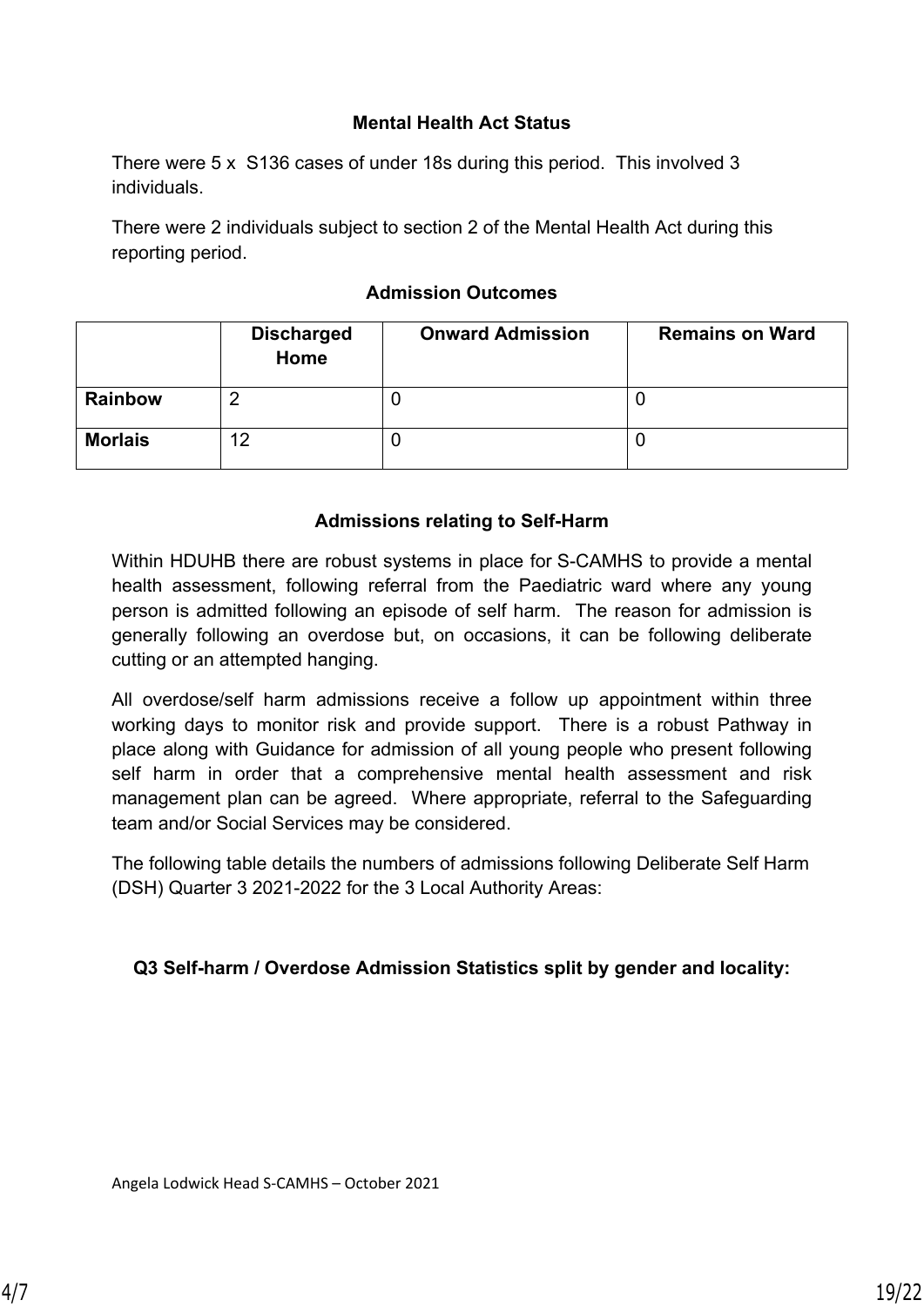

**Q3 Self-harm / Overdose Admission Statistics split by gender and age profile:**



## **Comparison Data (last 12 months) - Age Appropriate Bed**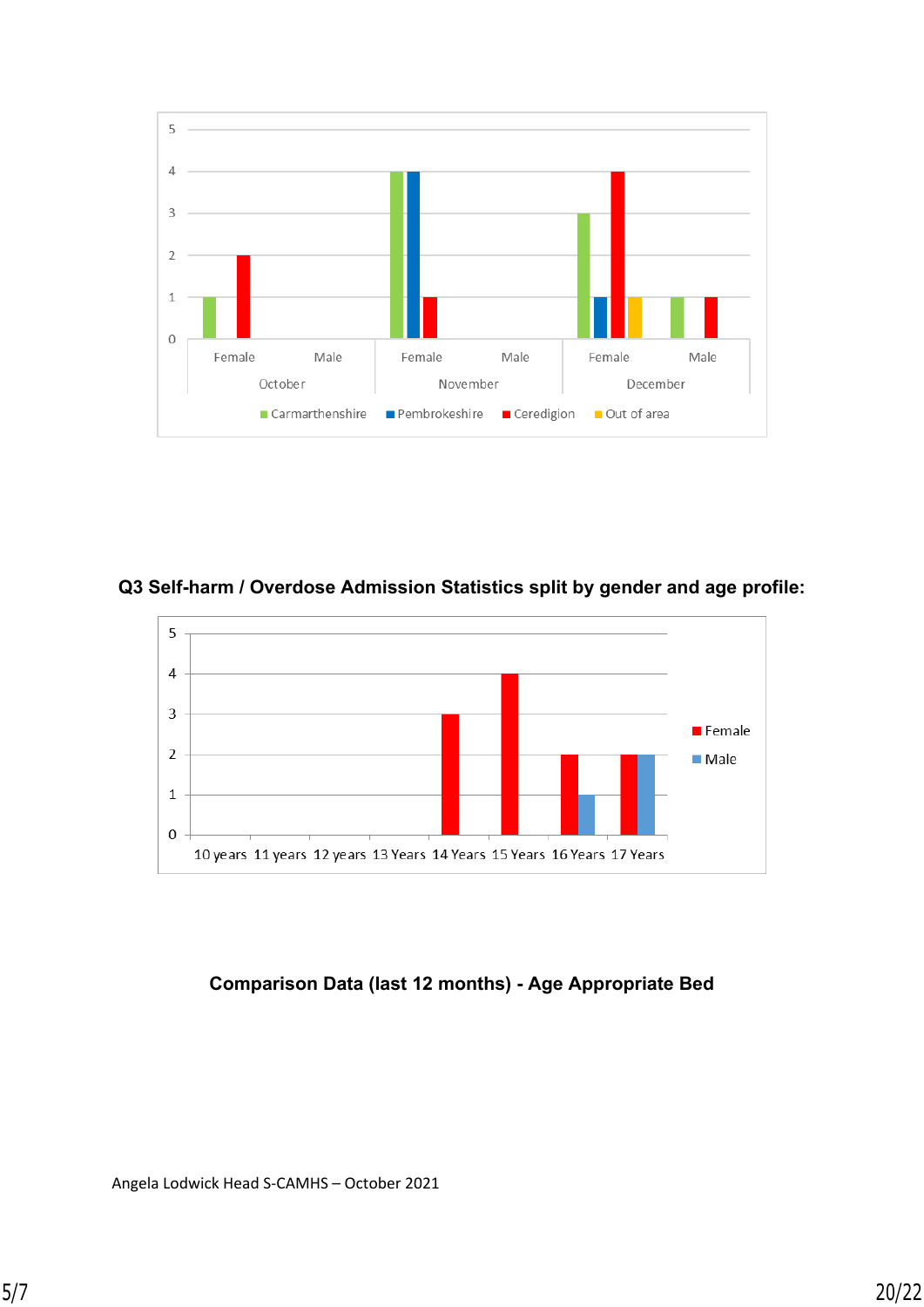

## **Admission Trend comparison by locality (last 12 months)**



Angela Lodwick Head S-CAMHS – October 2021